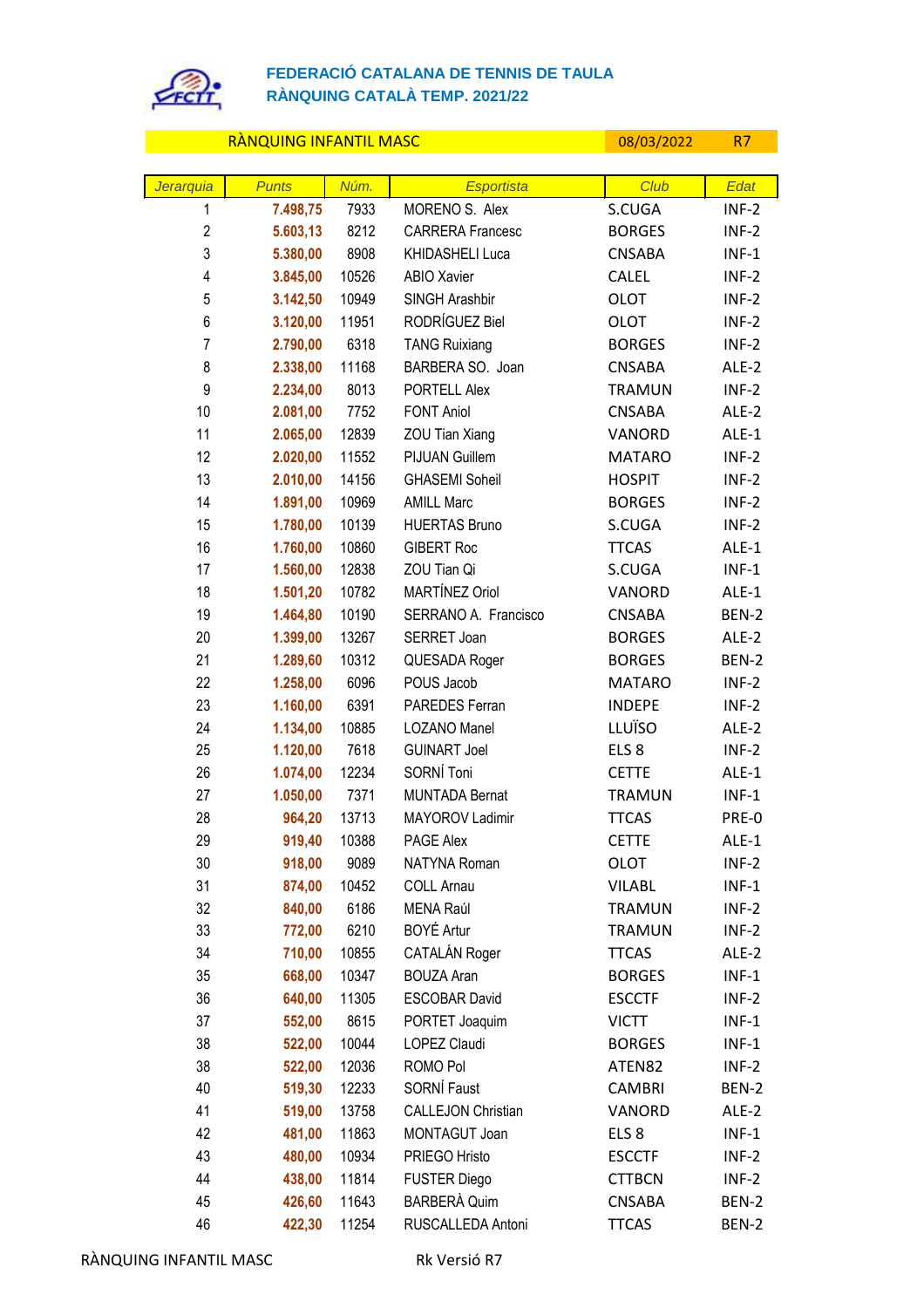|           | RANQUING INFANTIL MASC |                |                                             | 08/03/2022                     | <b>R7</b>      |
|-----------|------------------------|----------------|---------------------------------------------|--------------------------------|----------------|
|           |                        |                |                                             | Club                           |                |
| Jerarquia | <b>Punts</b>           | Núm.           | <b>Esportista</b><br>MATARÓ Isaac           |                                | Edat<br>ALE-1  |
| 47<br>48  | 420,00<br>372,00       | 11537<br>12824 | FERRÉ Marcel                                | <b>MATARO</b><br><b>HOSPIT</b> | $INF-2$        |
| 48        | 372,00                 | 12868          | <b>TORRENTS Joan</b>                        | <b>VICTT</b>                   | ALE-2          |
| 50        | 370,00                 | 10464          | POCH Roger                                  | <b>TTCAS</b>                   | ALE-1          |
| 51        | 368,30                 | 15811          | NEGREDO Eric                                | <b>BORGES</b>                  | BEN-2          |
| 52        | 358,00                 | 6661           | <b>LEONE Mateo</b>                          | <b>CALEL</b>                   | ALE-1          |
| 53        | 335,00                 | 11746          | YANG Owen                                   | <b>CNSABA</b>                  | ALE-1          |
| 54        | 328,00                 | 10909          | <b>MORENO Quim</b>                          | RIPLET                         | ALE-2          |
| 55        | 326,00                 | 11304          | <b>FERNANDEZ David</b>                      | <b>ESCCTF</b>                  | $INF-1$        |
| 56        | 324,00                 | 14428          | SOLÉ Andreu                                 | <b>BORGES</b>                  | ALE-2          |
| 57        | 322,00                 | 8074           | PEDROSA Hector                              | <b>CETTE</b>                   | $INF-1$        |
| 58        | 320,00                 | 10887          | ROMAGOSA Juli                               | LLUÏSO                         | $INF-1$        |
| 59        | 316,00                 | 11710          | ARBUSÀ Ferran                               | <b>OLOT</b>                    | $INF-2$        |
| 60        | 305,00                 | 13679          | <b>BENET Adrià</b>                          | <b>BORGES</b>                  | ALE-1          |
| 61        | 298,00                 | 12831          | <b>HERNÁNDEZ Pol</b>                        | <b>CETTE</b>                   | ALE-1          |
| 62        | 288,00                 | 9053           | <b>CURÓS Pere</b>                           | <b>TRAMUN</b>                  | $INF-1$        |
| 62        | 288,00                 | 11867          | <b>BOUCHERIE Enoc</b>                       | <b>AMICS</b>                   | ALE-2          |
| 64        | 286,00                 | 11832          | <b>GALLEGOS Isaac</b>                       | <b>BASCA</b>                   | ALE-2          |
| 65        | 266,00                 | 11821          | <b>MESTRE Lluc</b>                          | <b>CTTBCN</b>                  | $INF-2$        |
| 66        | 263,00                 | 11939          | WIELAND Johann                              | <b>CALEL</b>                   | ALE-1          |
| 67        | 258,00                 | 11167          | RUIZ M. Jordi                               | <b>CNSABA</b>                  | ALE-2          |
| 68        | 223,00                 | 13370          | <b>NADAL Met</b>                            | <b>GIRONA</b>                  | ALE-1          |
| 69        |                        | 10859          | <b>GARCÍA Albert</b>                        | <b>AMICS</b>                   | ALE-2          |
| 70        | 210,00                 | 15279          | MARTÍNEZ Rafael                             | <b>CAMBRI</b>                  | BEN-1          |
| 71        | 208,60                 | 13347          |                                             |                                |                |
| 72        | 200,21                 | 12395          | <b>MASDEU Miquel</b><br><b>MARTÍN Aleix</b> | <b>GIRONA</b><br><b>ESCCTF</b> | BEN-2          |
| 73        | 200,00<br>197,62       | 11516          | MORENO Gerard                               | <b>BORGES</b>                  | ALE-2<br>BEN-2 |
| 74        | 186,50                 | 13985          | MARTÍNEZ Roger                              | <b>TRAMUN</b>                  | ALE-1          |
| 75        | 185,00                 | 12380          | CORTADA Otger                               | <b>BASCA</b>                   | ALE-1          |
| 76        | 176,00                 | 14611          | <b>HERMIDA Aleix</b>                        | <b>CETTE</b>                   | BEN-2          |
| 77        | 168,10                 | 12382          | TUBERT Ivó                                  | <b>BASCA</b>                   | BEN-2          |
| 78        | 160,00                 | 12726          | CASTELLÓ Marc                               | <b>MOLLSA</b>                  | BEN-2          |
| 79        | 144,00                 | 6624           | <b>BENET Roger</b>                          | <b>BORGES</b>                  | ALE-2          |
| 80        | 140,00                 | 12566          | NUÑEZ Roc                                   | <b>MATARO</b>                  | ALE-1          |
| 81        | 138,20                 | 13022          | <b>CABRERA Iker</b>                         | <b>CETTE</b>                   | BEN-2          |
| 82        | 128,10                 | 13392          | <b>BOSCH Arnau</b>                          | <b>BASCA</b>                   | BEN-2          |
| 83        | 128,00                 | 7589           | <b>BUENO Poul Ignasi</b>                    | OLESA                          | $INF-2$        |
| 83        | 128,00                 | 12725          | SOLER Blai                                  | MOLLSA                         | ALE-2          |
| 85        | 127,00                 | 15045          | <b>BAQUEDANO Bruno</b>                      | <b>GANXET</b>                  | ALE-2          |
| 86        | 120,00                 | 13995          | <b>PUJALES Victor</b>                       | <b>GANXET</b>                  | ALE-2          |
| 86        | 120,00                 | 14268          | MARTINEZ Jordi                              | <b>GANXET</b>                  | ALE-1          |
| 88        | 112,00                 | 10826          | SAMPEDRO Yerai                              | <b>GANXET</b>                  | ALE-1          |
| 89        | 110,40                 | 14223          | GRANADOS Joan                               | <b>CTTBDN</b>                  | BEN-1          |
| 90        | 110,00                 | 11775          | <b>CUTILLAS Octavi</b>                      | RIPLET                         | $INF-2$        |
| 91        | 107,80                 | 13369          | <b>AMANTIA Liam</b>                         | <b>CTTBDN</b>                  | BEN-2          |
| 92        | 101,00                 | 13776          | <b>GARCIA Eudald</b>                        | MOLLSA                         | BEN-2          |
| 93        | 100,00                 | 14891          | PROUS Gerard                                | <b>GANXET</b>                  | ALE-2          |
| 94        | 97,00                  | 14202          | VERDEJO Adria                               | <b>NASTIC</b>                  | ALE-1          |
| 95        | 91,00                  | 13133          | <b>MORERA Arnau</b>                         | AMICS                          | $INF-1$        |
|           |                        |                |                                             |                                |                |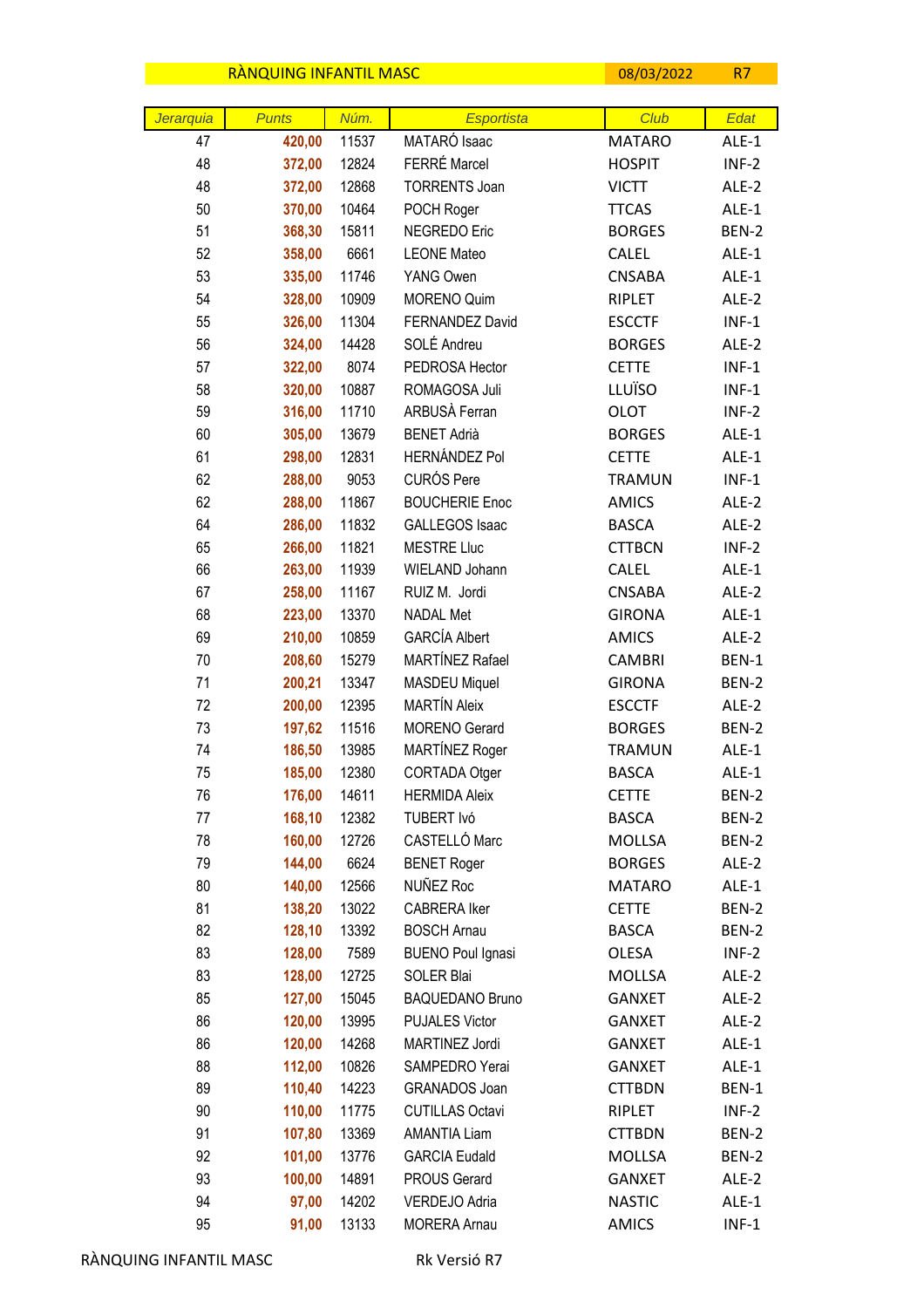|                 | <b>RANQUING INFANTIL MASC</b> |       |                                             | 08/03/2022       | R7            |
|-----------------|-------------------------------|-------|---------------------------------------------|------------------|---------------|
|                 | <b>Punts</b>                  | Núm.  |                                             | Club             |               |
| Jerarquia<br>96 |                               | 14179 | <b>Esportista</b><br><b>CARACUEL Daniel</b> | <b>AMICS</b>     | Edat<br>BEN-2 |
| 97              | 90,00<br>85,00                | 13535 | <b>BENAVENTE Nil</b>                        | <b>ESCCTF</b>    | $INF-2$       |
| 97              | 85,00                         | 15069 | <b>LLOVET Arnau</b>                         | S.CUGA           | $ALE-1$       |
| 99              | 80,00                         | 9149  | <b>CASELLAS Pere</b>                        | <b>TRAMUN</b>    | ALE-2         |
| 99              | 80,00                         | 10049 | MAROTO Adrià                                | S/LLIC           | $INF-2$       |
| 99              | 80,00                         | 11640 | ROS Guillem                                 | RIPLET           | ALE-1         |
| 102             | 77,00                         | 12296 | <b>COROMINAS Albert</b>                     | ELS <sub>8</sub> | $INF-1$       |
| 103             | 74,00                         | 12871 | AREVALO Pol                                 | <b>GIRONA</b>    | $INF-1$       |
| 103             | 74,00                         | 14597 | <b>TORRENTE Eudald</b>                      | <b>CTTBDN</b>    | <b>BEN-1</b>  |
| 105             | 71,20                         | 13520 | VILA Josep                                  | <b>CNSABA</b>    | BEN-1         |
| 106             | 67,00                         | 12160 | <b>BAULENAS Arnau</b>                       | <b>SENTME</b>    | $INF-1$       |
| 106             | 67,00                         | 12351 | <b>BUENO Izan</b>                           | <b>NASTIC</b>    | $INF-2$       |
| 108             | 64,40                         | 13971 | ZHOU Yu                                     | <b>CTTBCN</b>    | BEN-1         |
| 109             | 64,00                         | 13330 | <b>SERRA Pol</b>                            | <b>MOLLSA</b>    | ALE-2         |
| 110             | 62,70                         | 13244 | <b>HORMIGON Aniol</b>                       | <b>TORELL</b>    | <b>BEN-1</b>  |
| 111             | 61,00                         | 13382 | AGUILERA Alejandro                          | <b>CNSABA</b>    | BEN-1         |
| 112             | 55,20                         | 10853 | MAMPEL N. Ramon                             | <b>AMICS</b>     | BEN-2         |
| 113             | 53,00                         | 13838 | <b>TORRADEFLOT Ricard</b>                   | <b>BORGES</b>    | BEN-2         |
| 113             | 53,00                         | 14001 | ALENTÀ Cesc                                 | <b>BORGES</b>    | BEN-2         |
| 115             | 51,25                         | 11949 | <b>DACHS Gil</b>                            | <b>VICTT</b>     | $INF-1$       |
| 116             | 50,00                         | 14002 | ALENTÀ Unai                                 | <b>BORGES</b>    | PRE-0         |
| 117             | 48,00                         | 13593 | <b>RUIZ Guillem</b>                         | LLUÏSO           | ALE-2         |
| 118             | 48,00                         | 14650 | <b>PETER Patrick</b>                        | <b>GANXET</b>    | ALE-1         |
| 119             | 47,00                         | 13164 | <b>MENDEZ Gil</b>                           | <b>VALLSTO</b>   | $INF-2$       |
| 120             | 40,00                         | 9087  | MOLINÉ Gerard                               | <b>OLOT</b>      | $INF-1$       |
| 120             | 40,00                         | 11715 | <b>GIMENO Bernat</b>                        | <b>VILANO</b>    | $INF-1$       |
| 120             | 40,00                         | 11842 | FIGUERAS Jan                                | <b>BASCA</b>     | ALE-2         |
| 120             | 40,00                         | 11888 | PINAZO Carlos                               | <b>HOSPIT</b>    | $INF-2$       |
| 120             | 40,00                         | 12392 | <b>ALFONSO Pol</b>                          | S/LLIC           | $INF-2$       |
| 120             | 40,00                         | 14015 | SOLA Roger                                  | <b>CTGALI</b>    | BEN-1         |
| 120             | 40,00                         | 14287 | <b>BALAGUER Rafel</b>                       | ATEN82           | ALE-1         |
| 127             | 39,10                         | 13885 | <b>CORBELLA Bernat Benigne</b>              | <b>BASCA</b>     | BEN-2         |
| 128             | 37,00                         | 13993 | PRIETO Arnau                                | S.CUGA           | $INF-1$       |
| 129             | 36,00                         | 13478 | <b>CARMONA Daniel</b>                       | LLUÏSO           | BEN-1         |
| 130             | 35,00                         | 15052 | FERNÁNDEZ Jan                               | <b>NASTIC</b>    | PRE-0         |
| 131             | 33,50                         | 15050 | COFIÑO Luis                                 | <b>GANXET</b>    | ALE-2         |
| 132             | 31,00                         | 11774 | <b>GARCÍA Alex</b>                          | RIPLET           | $INF-2$       |
| 132             | 31,00                         | 14003 | SERRANO Àlvaro                              | <b>BORGES</b>    | ALE-1         |
| 134             | 30,00                         | 8679  | <b>CERVANTES Joel</b>                       | <b>CALEL</b>     | $INF-1$       |
| 134             | 30,00                         | 11862 | PUJOL Biel                                  | ELS <sub>8</sub> | $INF-1$       |
| 134             | 30,00                         | 13765 | ARAUJO Ismael                               | S.CUGA           | $INF-2$       |
| 134             | 30,00                         | 14481 | LOPEZ Iker                                  | <b>GANXET</b>    | ALE-2         |
| 134             | 30,00                         | 13709 | <b>PONCE Lucas</b>                          | <b>FALCO</b>     | BEN-1         |
| 139             | 29,70                         | 10967 | <b>MACHÍN Marc</b>                          | <b>TRAMUN</b>    | BEN-2         |
| 140             | 27,00                         | 12136 | PLAZA Pau                                   | <b>CNSABA</b>    | $INF-2$       |
| 140             | 27,00                         | 13738 | <b>GARCIA Edgar</b>                         | <b>VILANO</b>    | $INF-1$       |
| 142             | 27,00                         | 15327 | <b>GARCIA Dilan</b>                         | <b>GANXET</b>    | BEN-2         |
| 143             | 26,00                         | 14469 | <b>VERGÉS Guillem</b>                       | <b>TRAMUN</b>    | BEN-2         |
| 143             | 26,00                         | 14540 | DENISOV Nikita                              | <b>GANXET</b>    | ALE-2         |

 $\overline{\phantom{a}}$